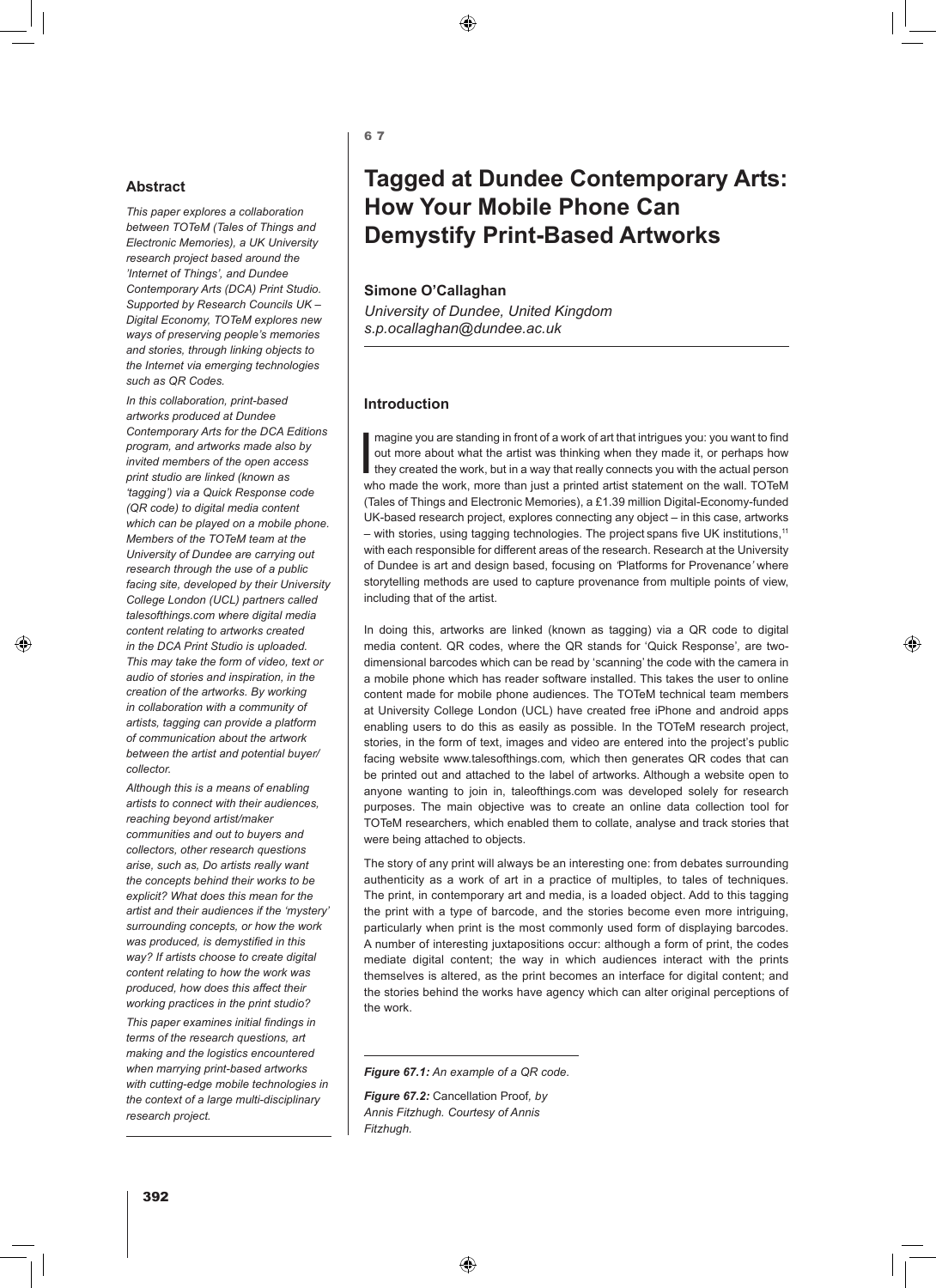

 $\bigcirc$ 

▲ **Figure 67.1** | ▼ **Figure 67.2**

 $\bigoplus$ 



 $\bigoplus$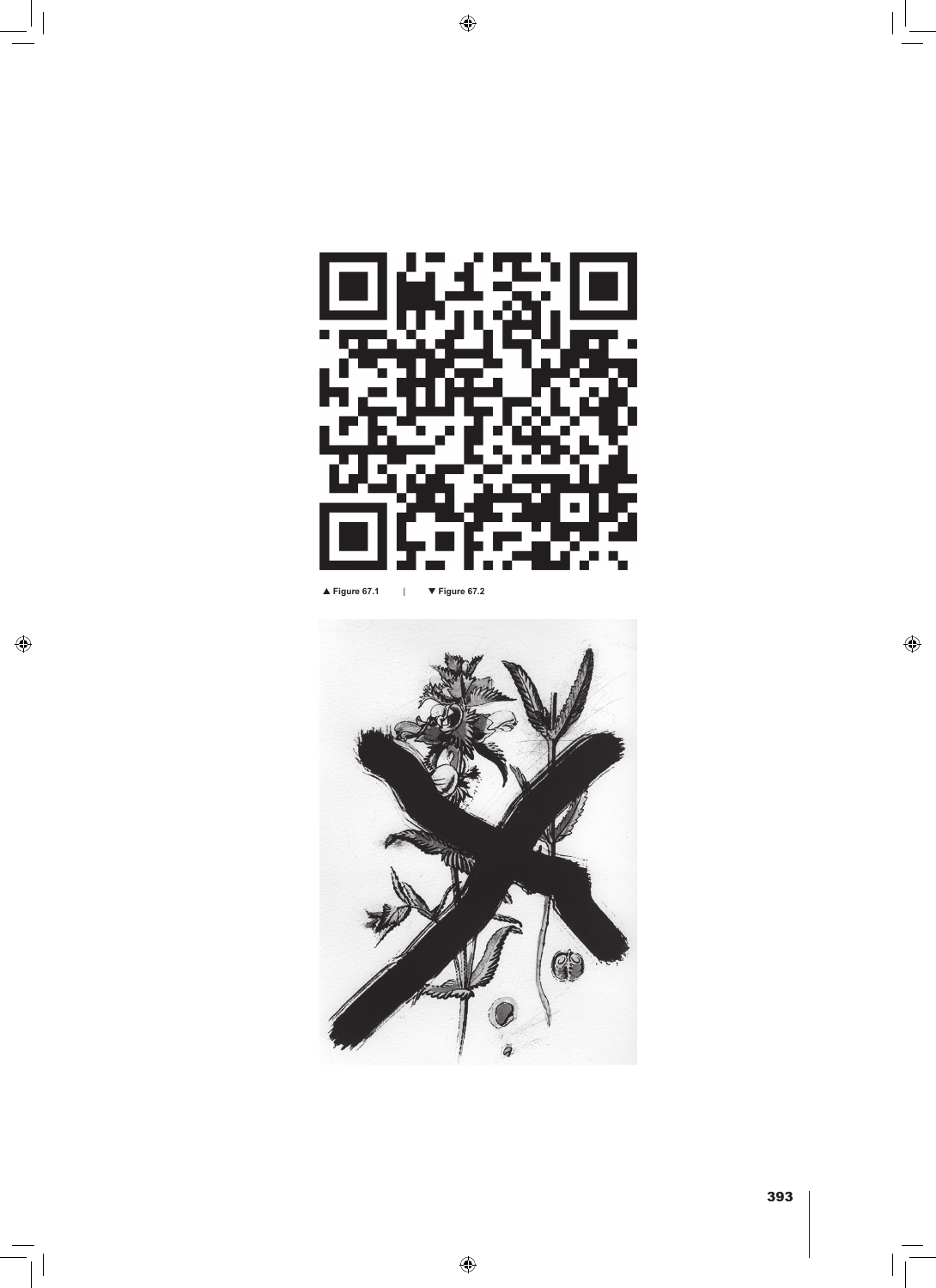◈

Tagging the works is also a means of enabling artists to connect with their audiences, reaching beyond artist/maker communities and out to buyers, collectors and those who appreciate art. This then gives rise to a number of other questions, such as: Do artists really want the concepts behind their works to be explicit? What does this mean for the artist and their audiences if the 'mystery' surrounding concepts, or how the work was produced, is demystified in this way? If artists choose to create digital content relating to how the work was produced, how does this affect their working practices in the print studio?

### **Intimacy and the Artist's (Co-) presence**

The use of QR codes in art has been in practice since 2006 (Wikipedia, 2010). Connecting artworks to biographical information has been implemented experimentally in some museums and galleries (Chan 2009). These have been logistically problematic and the information conveyed is usually the point of view of a third party, that of a curator or critic. The aim of this research is to provide audiences with an instant connection to creative practitioners to enable more privileged understanding of the work from the artist's point of view.

Through the use of mobile phones as a platform for conveying media there is also the opportunity for artist and viewer to come together. Even if one is not physically present, they can share a liminal space, which is somewhere between the truly physical and the truly virtual, augmented by a mobile phone. In this sense the artist could be seen to be adopting co- or telepresence. Lev Manovich was one of the first critics to explore notions of telepresence in digital art. He defines telepresence as: 'representational technologies used to enable action, that is, to allow the viewer to manipulate reality through representation'. He then goes on to say that 'the essence of telepresence is anti-presence. I do not have to be physically present in a location to affect reality at this location' (2001,165).

With mobile media as a platform for creation and distribution of artworks, and advances in technology, aspects such as materiality, physicality, presence and location are becoming themes on which artists are focusing. One reason for this is that many mobile devices are 'location aware', and therefore seen as locative media. Ben Russell in the 'TCM Online Reader' (Transcultural Mapping) defines locative media as: 'A framework within which to actively engage with, critique, and shape a rapid set of technological developments. A context within which to explore new and old models of communication, community and exchange' (2004).

If one adds the location awareness to the pervasive properties of a mobile phone camera, it becomes a more intimate and transparent device, where the user's attention does not focus on the device itself, but rather, *through* the device to the person or activity at the other end. In research done at Surrey University's Digital World Research Centre, Amparo Lasen further clarifies the intimacy of mobile telephones by suggesting that they are *affective technologies*, technologies through which we mediate expression of emotion and, in turn, to which we become emotionally attached (Lasen 2004). When tagging works with QR codes, what the artist chooses to reveal about themselves or their artworks can heighten intimacy between them and their audiences, affecting interpretation of the artwork.

The locative qualities of mobile devices remind the viewer of their physicality and presence within the space that they are viewing an artwork. They are using a 'computer' but are no longer chained to a desk; they could be interacting with a work of art, but need not be constrained by the 'white cube' gallery aesthetic; they have physical presence in a set location in the real world, but, through interaction with online content, they may also be co-present in another, virtual location at the same time. These dichotomies reflect the very nature of tagging, which relies on a physical object to hyperlink the user into a virtual space. In any experience of an artwork, the space in which it is exhibited can subconsciously affect interpretation, as Daniel Buren pointed out in 1970:

Whether the place in which the work is shown imprints and marks this work, whatever it may be, or whether the work itself is directly – consciously or not – produced for the Museum, any work presented in that framework, if it does not explicitly examine the influence of the framework upon itself, falls into the illusion of self-sufficiency – or idealism (quoted in Kwon, 2004, 13–14.)

Viewing 'traditional' artworks on the wall changes when the artwork, through mobile augmentation, allows the viewer to be co-present in the physical space of the gallery, as well as an online world mediated by digital content delivered by a mobile device.

This un-tethering from a computer is liberating, both for the artists and their audiences. The physicality of the space in which the works are consumed is key. In a gallery the artistaudience space can be seen to be similar to that of actoraudience, which is broken down when one tags an artwork, scans it and then connects to the artist. Brian O'Doherty in his book, *Inside the White Cube, The Ideology of the Gallery Space,* has pointed out that this breakdown of space has been happening for quite some time. 'With postmodernism, the artist and audience are more like each other. The classic hostility is mediated, too often, by irony and farce. Both parties show themselves highly vulnerable to context, and the resulting ambiguities which blur their context' (1999, 76).

♠

With O'Doherty's and Kwon's insights in mind, the use of tagging technologies heightens this blurring of gallery contexts, opening the artworks up to wider audiences who may not visit galleries but who will play with a 'cool app' on their mobile device. The technology created for TOTeM research works in a similar way to social networking: it is an online space that people often find less threatening than the 'white cube'. Through this, those who may engage with printmaking under 'normal' circumstances find a voice and a forum for expressing their opinions.

### **Print Artists: A Case Study**

In exploring these ideas, researchers based in Dundee are collaborating with the DCA Print Studio to undertake a case study where artworks are tagged using QR codes with the artists' stories. These stories could then be commented on by others using talesofthings.com via a desktop computer or out-and-about on mobile devices with the potential to create different layers of interpretation about an artwork.

394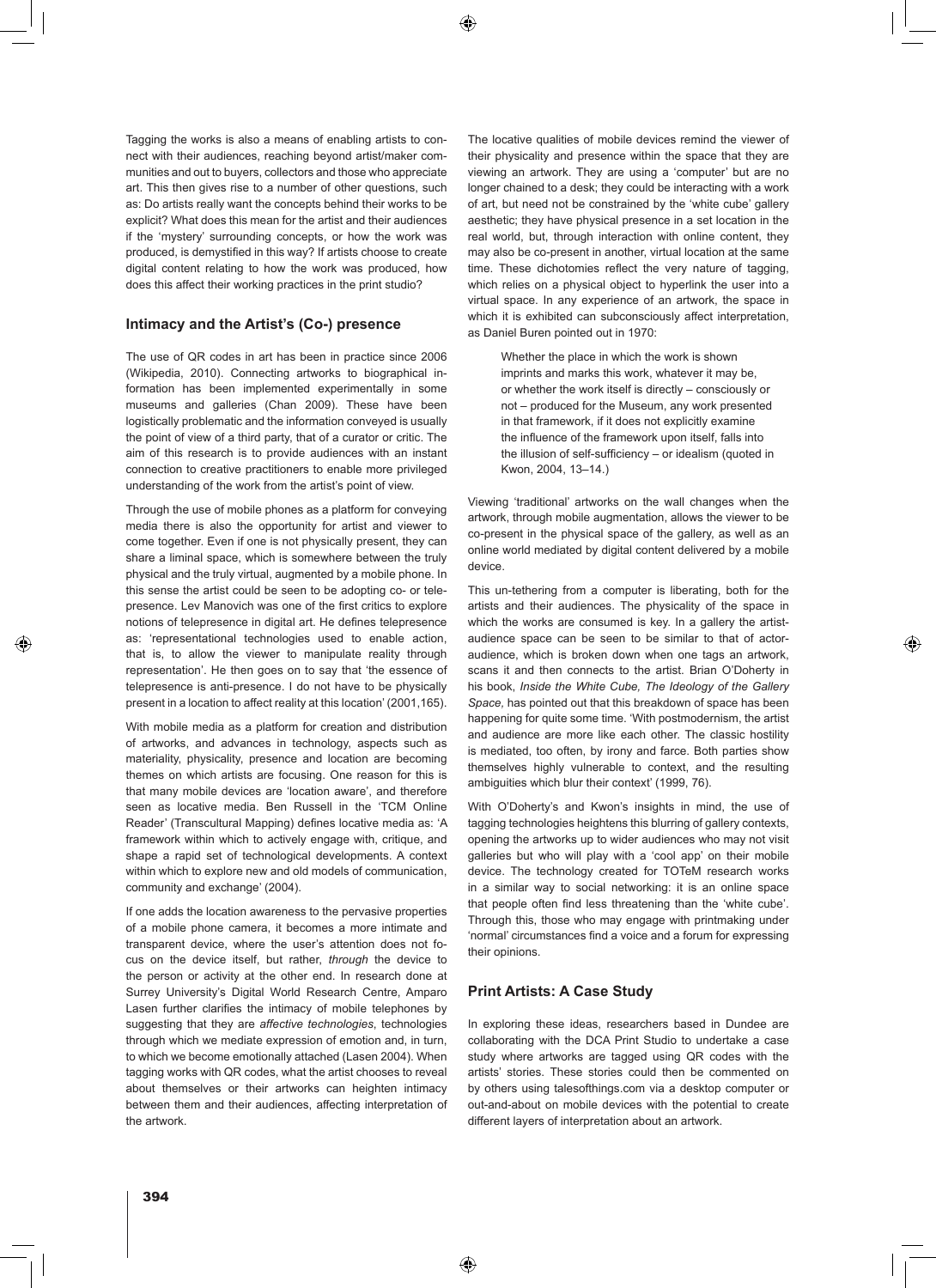◈

Two groups of print-based artists were involved. One group was based on artists whose work is shown in the Main Gallery at Dundee Contemporary Arts, and who then collaborated with the Print Studio to produce print-based artworks for the DCA Editions program. In this paper, this group is referred to as the 'Editions Artists'*.* The second group of artists in this case study comprised artists who use the DCA Print Studio open-access studio and are referred to as the 'Open Access Artists'*.*

Prints for the Editions Artists were tagged by the DCA Editions Co-ordinator, Sandra DeRycker, who entered the stories of 13 artists in this group under one account in www.talesofthings. com. Content uploaded included text, images and video. This meant that the style of content was uniform, in anticipation of maintaining consistency when presenting at art fairs, and later for measuring sales success of tagging the works with stories.

In contrast, the Open Access Artists each signed up as individual users to talesofthings.com. This meant that they were responsible for uploading their own stories, digital content and how they used the platform. By giving this group complete autonomy, researchers could see how they engaged with the technology, the types of stories they chose to tell and how often they returned to the site.

#### **The Editions Artists' Stories**

⊕

Over approximately five months, artworks and their stories were uploaded to talesofthings.com*.* Although there was the option for the artists to add more to the story in their own words in addition to those collated by the Editions Co-ordinator, only one of these artists, Alex Frost, chose to do this.

Frost's work 'Wi Fi Zone' immediately suggests to the viewer that the artist is already using the medium of print to engage with the potentials of the digital, so of all the artists in this group, he was considered the most likely to follow through onto talesofthings.com*.* Having both the 'official' version of the story of Alex Frost's print, plus additional comments from the artist himself gave broader interpretations of the artwork than just one statement. Add to this the video of the work on the site and the experience of 'Wi Fi Zone' suddenly felt much more embedded within a networked environment of alternative interactions with the work. For audiences viewing his work, the potential to reach across the physical virtual divide was mediated by the printed tag and allowed those boundaries between the spaces to break down.

The main impact of tagging the artworks was felt more by the Editions Co-ordinator than by the artists, for she was the one writing the stories, uploading them and then discussing the works with potential buyers. During this time, the Multiplied Art Fair, organised by Christies, took place in London (15–18 October 2010) and artworks from the Editions Artists were exhibited there. The reception of tagged works was very positive from a wide range of audiences. Those visiting the fair were intrigued by the codes and impressed by access to video content. Other exhibitors wanted to know more so they could use the same technology for their artists, while the Editions Co-ordinator found the codes really useful as an icebreaker to introducing potential buyers and collectors to the works. She observed that many of the buyers had iPhones, and this enabled her to encourage them to download the app, and play with it to learn more about the artworks, which they found fun.

Engaging with the content about the artworks on their own mobile phones also made the experience take on a more personal dimension.

Although this study set out mainly to explore the impact that tagging artworks had on artists, the data from this group of artists, whose work was managed by someone else, showed that such tagging has greater immediate impact on those who work with artists in advocacy of their art, rather than the artists themselves.

#### **Tales of the Open Access Artists**

The behaviours and stories from the artists in the Open Access Artists group were quite different from the Editions Artists. Their autonomy and responsibility for their work meant that they were much more engaged with the process and spent more time telling their stories. In this group, as expected, the *artist's voice* came through much more strongly than in the other group.

Stories of the works in terms of how artworks were made were expected, but what was not expected was how they highlighted the importance of technique and methods to the printmaker. The integrity of the artist as a printmaker was articulated through many of the artists' stories and was very poignant in Annis Fitzhugh's entry *Cancellation Proof.* She commented: 'When a limited edition is completed, the plate or block is defaced, often with a cross, so that no more prints may be made from it. The plants represented are all on the Red List of endangered species' (2010).

This entry implies that the edition is 'authentic' because Annis created a cancellation print for her edition, a 'proof' that the edition is limited. The content of the artwork, like the print itself, is endangered, rare and limited. Annis's entry also explained printmaking processes to non-printmakers and the comment following up on this by a user called 'frogo' showed a discourse beginning to emerge about the work, and about printmaking practices, when they wrote: 'That's sad that a lot of nice images get defaced in such a way' (Fitzhugh 2010). One can infer that frogo is not a printmaker, but that they appreciate the print that was cancelled. This comment is also thought-provoking in how accepted norms and 'good practices' in printmaking can be perceived as destructive by those outside the field, who are unaware of the critical debates surrounding authenticity and originality of the print.

The practice of using technology in ways unforeseen by the developers is what Adam Greenfield, a usability expert at Happy Cog Studios in New York, refers to as *fault lines.* He defines these as 'places where emergent patterns of use expose incorrect assumptions on the part of the designers, imperfect models of the target audience on the part of the marketers, and social realities that might have otherwise remained latent' (Greenfield 2006).

One fault line that emerged in this case study was the practice of printmakers to use talesofthings.com as a new type of sketchbook, or place to post ideas and works in progress. One such artist to do this was Marianne Wilson. In October 2010, WASPS (Workshop and Artists' Studio Provision Scotland Ltd), the co-operative where Marianne has her own studio, had an Open Weekend. During this time, she chose to exhibit ♠